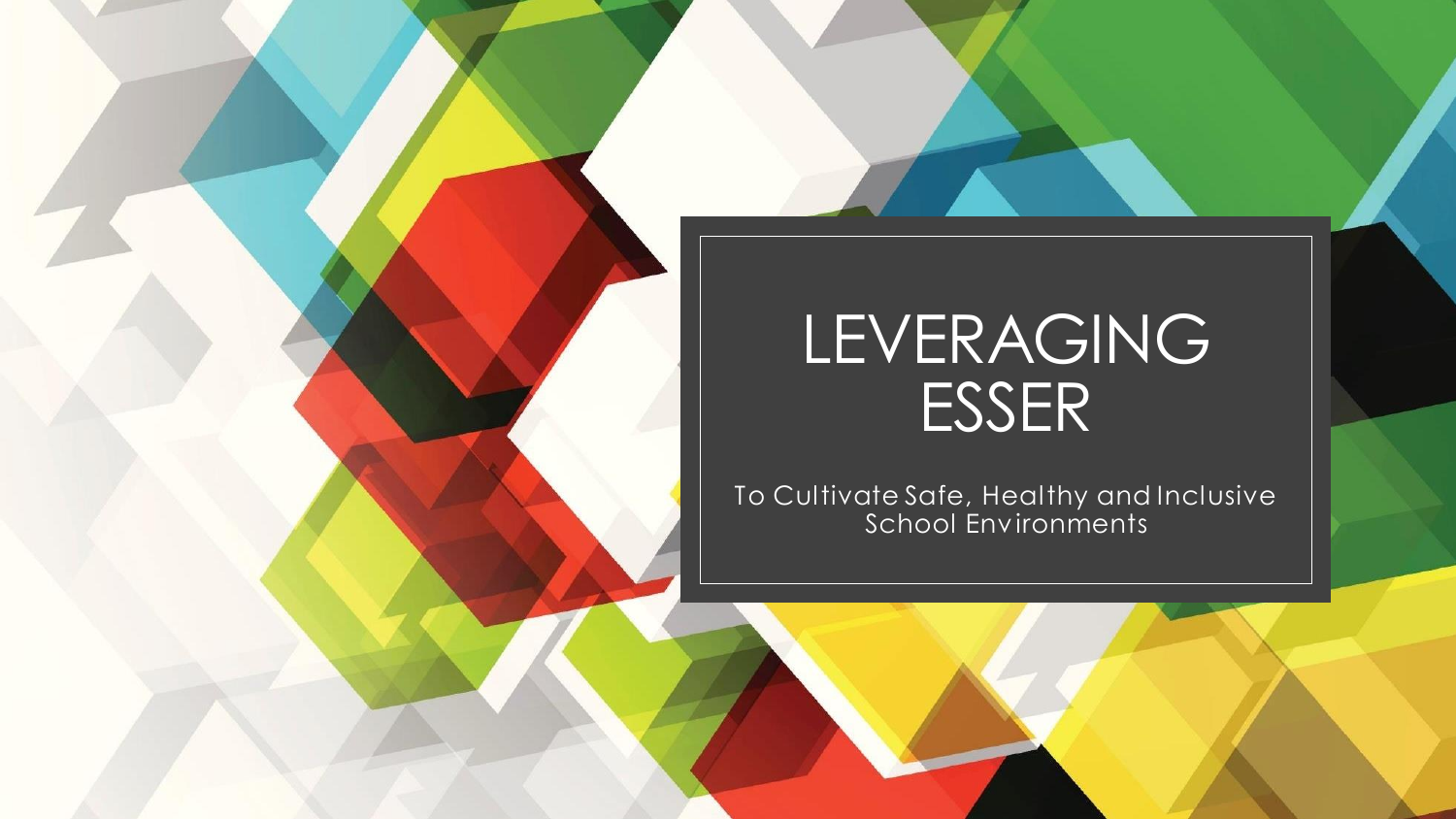## ESSER: Elementary and Secondary School Emergency Relief







**ESSER I:** PASSED IN MARCH 2020; PPS RECEIVED \$116,156 TO CREATE AN EDUCATION STABILIZATION FUND AS WE PIVOTED TO ALL REMOTE INSTRUCTION. FUNDS HELP TO OFFSET THE COST OF OUR 1:1 DEVICE INITIATIVE

**ESSER II:** PASSED IN DECEMBER OF 2020; PPS RECEIVED \$900,282 IN FUNDS WITH SPECIFIC ALLOWABLE USES AND SUB GRANTS FOR COVID MITIGATION, LEARNING ACCELERATION AND MENTAL HEALTH. FUNDS ARE AVAILABLE THROUGH SEPT. 2023

**ESSER III:** PASSED IN MARCH 2021; PPS RECEIVED \$2,217,826 WITH SPECIFIC ALLOWABLE USES AND SUB **GRANTS FOR COVID MITIGATION,** EDUCATOR SUPPORT, SUMMER LEARNING, BEYOND THE SCHOOL DAY PROGRAMMING AND MENTAL HEALTH SUPPORT. FUNDS ARE AVAILABLE UNTIL SEPT. 2024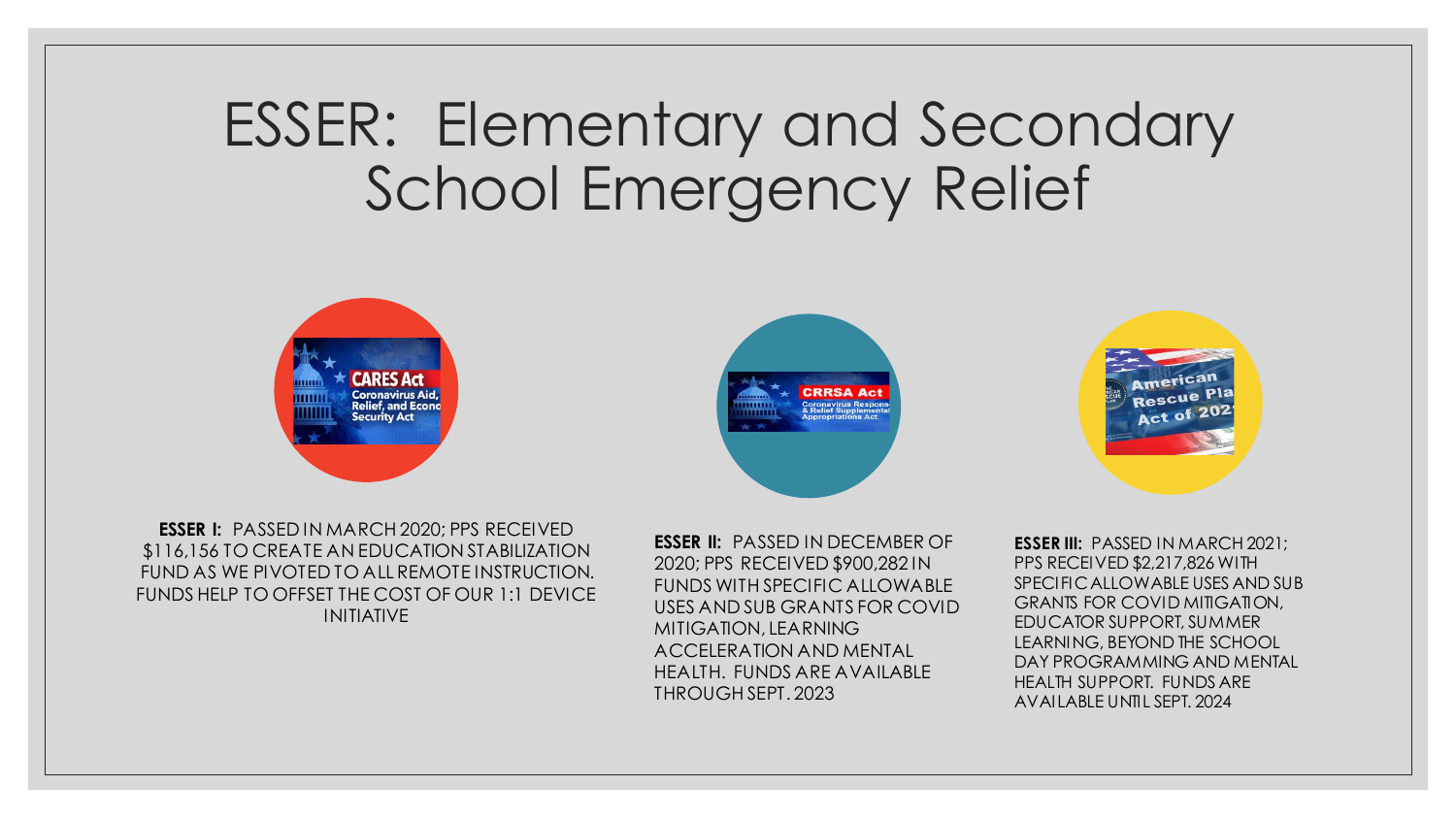# PPS ESSER Plan

- Over the next four summers and three fiscal years, PPS will use the more than three million in one-time/short-term federal funds to address student learning recovery and the ongoing impact of the pandemic using four major strategies:
	- Teacher Support
	- Expanded Learning Opportunities
	- Mental Health Supports
	- Covid prevention and mitigation strategies

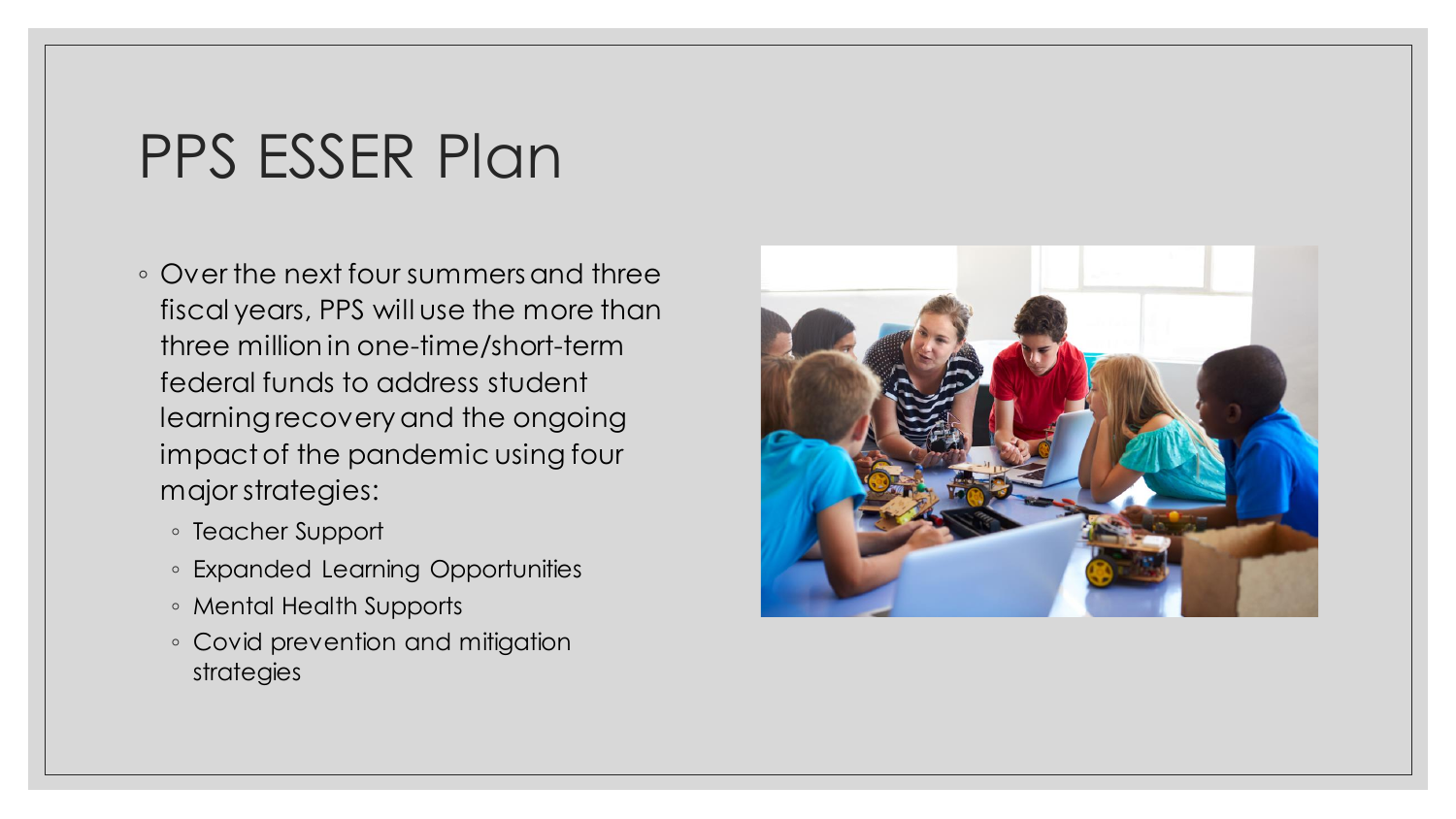

### Our needs drive our commitments:

- 1. We commit to building professional processes, structures, and cultures that supports personal well-being and provides opportunities for ongoing inquiry and critical reflection
- 2. We commit to building structures and resources that prioritize engagement and deeper learning
- 3. We commit to facilitating communitybuilding, routines and rituals that reduce stress, address trauma and promote healing and belonging
- 4. We commit to the systematic use of a broad range of data to enhance equitable opportunity, experiences and success.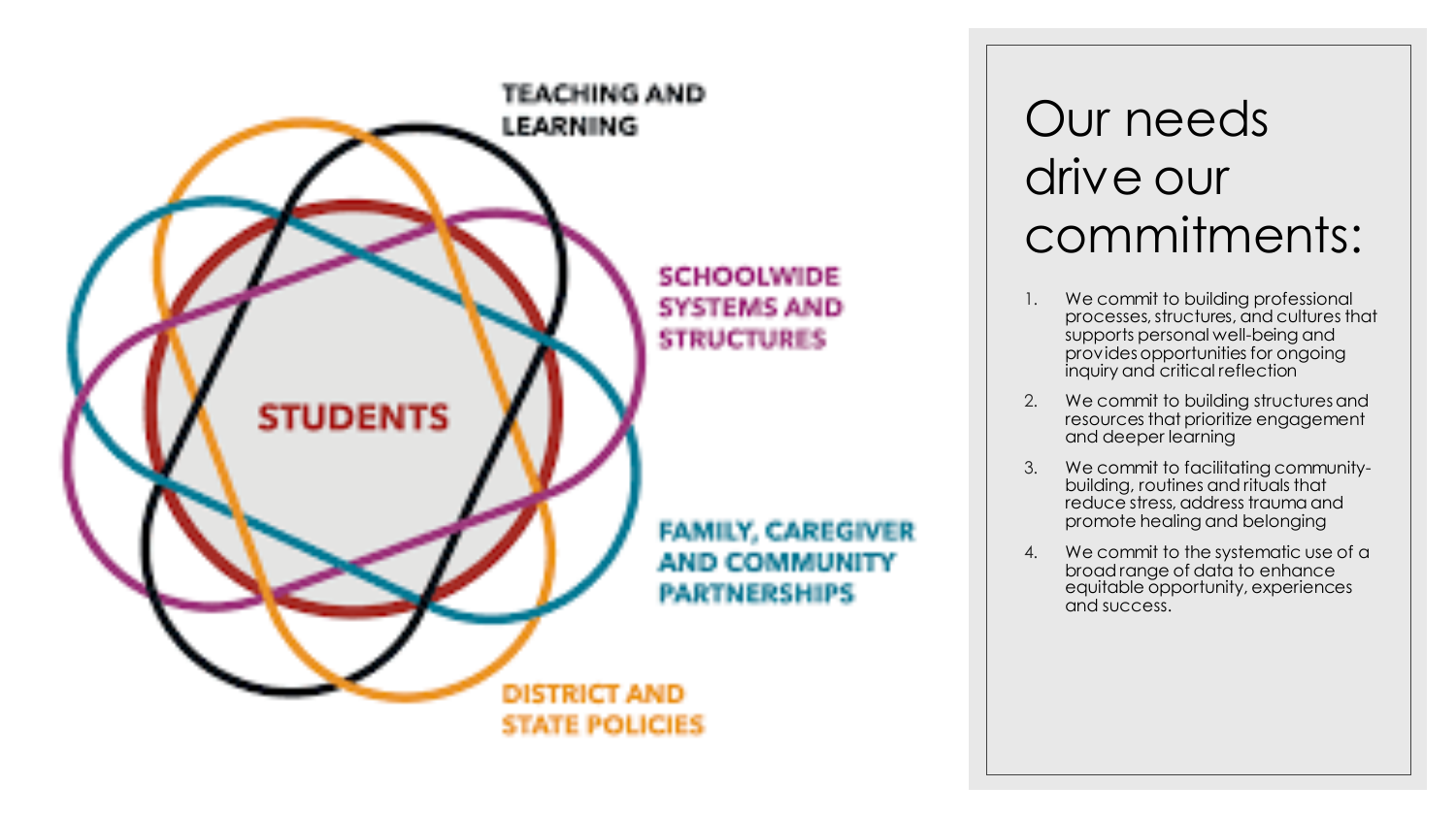## Our Commitments drive our Goals



- 1. Covid-mitigation Strategies
- 2. Improving our Learning Ecosystem
- 3. Expand learning opportunities for students
- 4. Build Mental Health Supports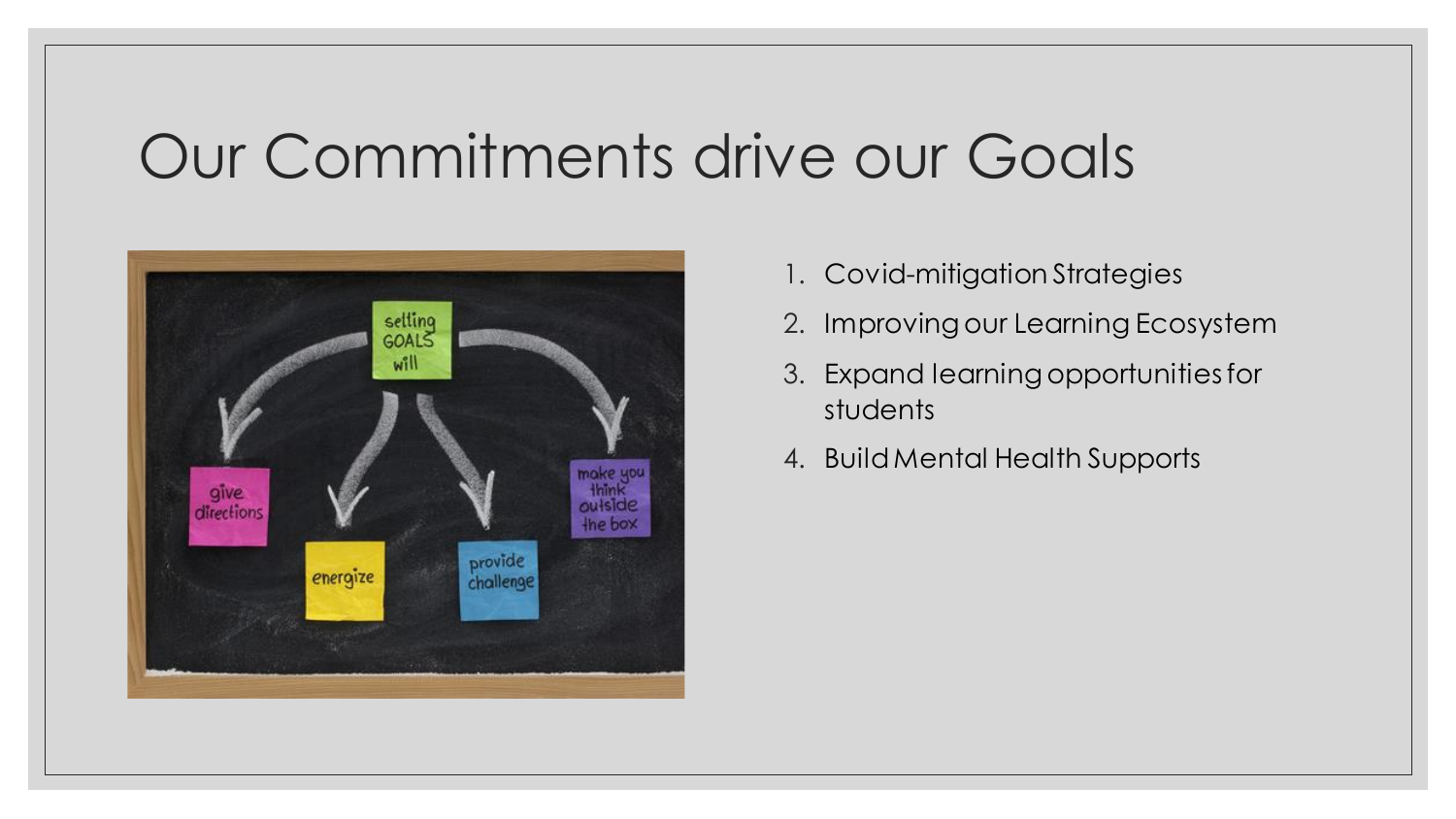| <b>Mitigation Strategies</b>                                                                          | How PPS is using ESSER to meet requirements                                                                                                                         |
|-------------------------------------------------------------------------------------------------------|---------------------------------------------------------------------------------------------------------------------------------------------------------------------|
| Universal and correct wearing of masks                                                                | Purchase of see-through masks and youth masks to ensure<br>all students have clean masks throughout the day                                                         |
| <b>Physical Distancing</b>                                                                            | Wages for teachers to cover lunches so students are able<br>to eat outside with proper supervision                                                                  |
|                                                                                                       | Purchase of folding tables and chairs to allow for physical<br>distancing in large or outdoor spaces                                                                |
| Cleaning and maintaining healthy facilities, including<br>improving ventilation                       | Purchase and installation of air purifiers and Hepa machines<br>throughout the school district                                                                      |
|                                                                                                       | Purchase of storage for band instruments and covers for<br>wind instruments                                                                                         |
|                                                                                                       | Purchase of goggles and sanitizing cabinets for all labs at<br><b>PHS</b>                                                                                           |
| <b>Contact Tracing</b>                                                                                | Contact tracing training and wages for nurse support before<br>or after school                                                                                      |
| Diagnostic and screening testing                                                                      | Purchase and utilization of Crisis Go as a symptom screener<br>for all students, faculty and staff                                                                  |
|                                                                                                       | Purchase and utilization of Medicat to determine<br>vaccination status/needs and testing needs for all staff to<br>remain compliant with Governor's Executive Order |
| Appropriate accommodation for children with disabilities<br>with respect to health and safety polices | Purchase of Owl Pro 360-degree camera, mic and<br>speaker devices that immerse remote students in the<br>classroom                                                  |

#### Goal 1:

Prevention and Mitigation Strategies to prevent the spread of Covid-19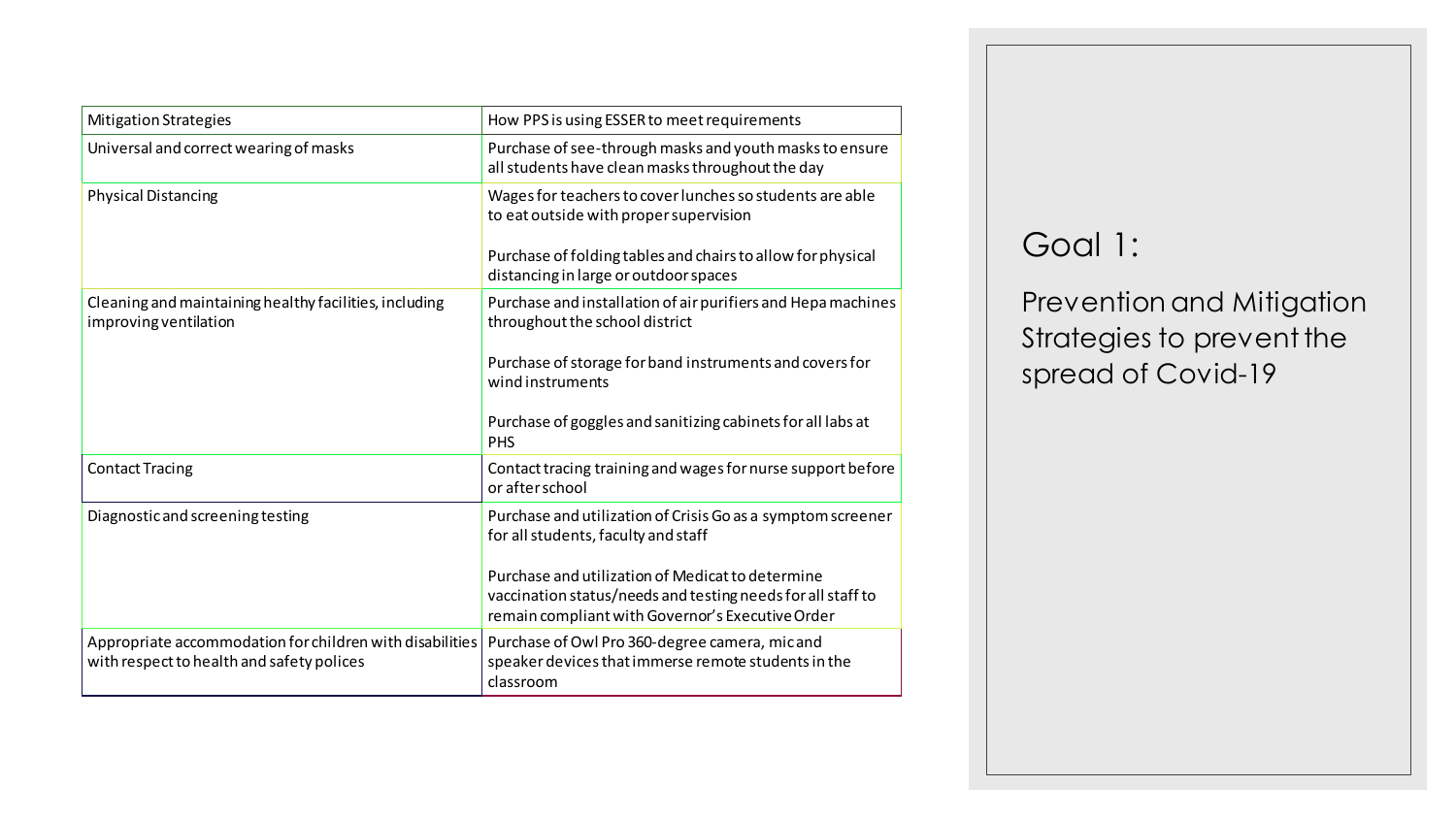### Goal 2: Improving Our Learning Ecosystem

| Addressing Impacted Learning                                                                                                                                                                                                                              | How PPS is using ESSER to support this need                                                                                                                                                                                                                                                                 |
|-----------------------------------------------------------------------------------------------------------------------------------------------------------------------------------------------------------------------------------------------------------|-------------------------------------------------------------------------------------------------------------------------------------------------------------------------------------------------------------------------------------------------------------------------------------------------------------|
| Teacher training and professional development                                                                                                                                                                                                             | Co-teaching training and job embedded coaching over three years to build capacity of all<br>educators to work in a two-teacher classroom to meet the needs of all students                                                                                                                                  |
|                                                                                                                                                                                                                                                           | Summer training in Sheltered Instructional Strategies to meet the needs of English Language<br>Learners in the general education classroom                                                                                                                                                                  |
|                                                                                                                                                                                                                                                           | Training in the use of Multi-tiered Systems of Support to build teacher capacity in providing<br>targeted support to struggling students                                                                                                                                                                    |
|                                                                                                                                                                                                                                                           | Creation of an Early childhood transition team to coordinate the Preschool to kindergarten<br>transition for all students                                                                                                                                                                                   |
|                                                                                                                                                                                                                                                           | Problem-Based Learning training for secondary science teachers and all elementary teachers to<br>build capacity in the use of complex, real-world issues as the classroom's subject matter<br>encouraging students to develop problem-solving skills and learn concepts instead of just<br>absorbing facts. |
| Improving our Learning Ecosystem (a system of people, content, technology, culture, and strategy<br>existing both within and outside of an organization, all of which has an impact on the formal and<br>informal learning that goes on in the district.) | Wages for a team of teachers and administrators to develop a Multi-tiered system of support to<br>inform intervention for struggling students                                                                                                                                                               |
|                                                                                                                                                                                                                                                           | Wages for a team of teachers and administrators to conduct an I&RS program review to<br>determine areas of strengths and growth                                                                                                                                                                             |
|                                                                                                                                                                                                                                                           | Purchase of data warehousing program to monitor student growth and maintain accountability in<br>intervention                                                                                                                                                                                               |
|                                                                                                                                                                                                                                                           | Wages for a team of teachers and administrators to develop district-wide standard operating<br>procedures for I&RS                                                                                                                                                                                          |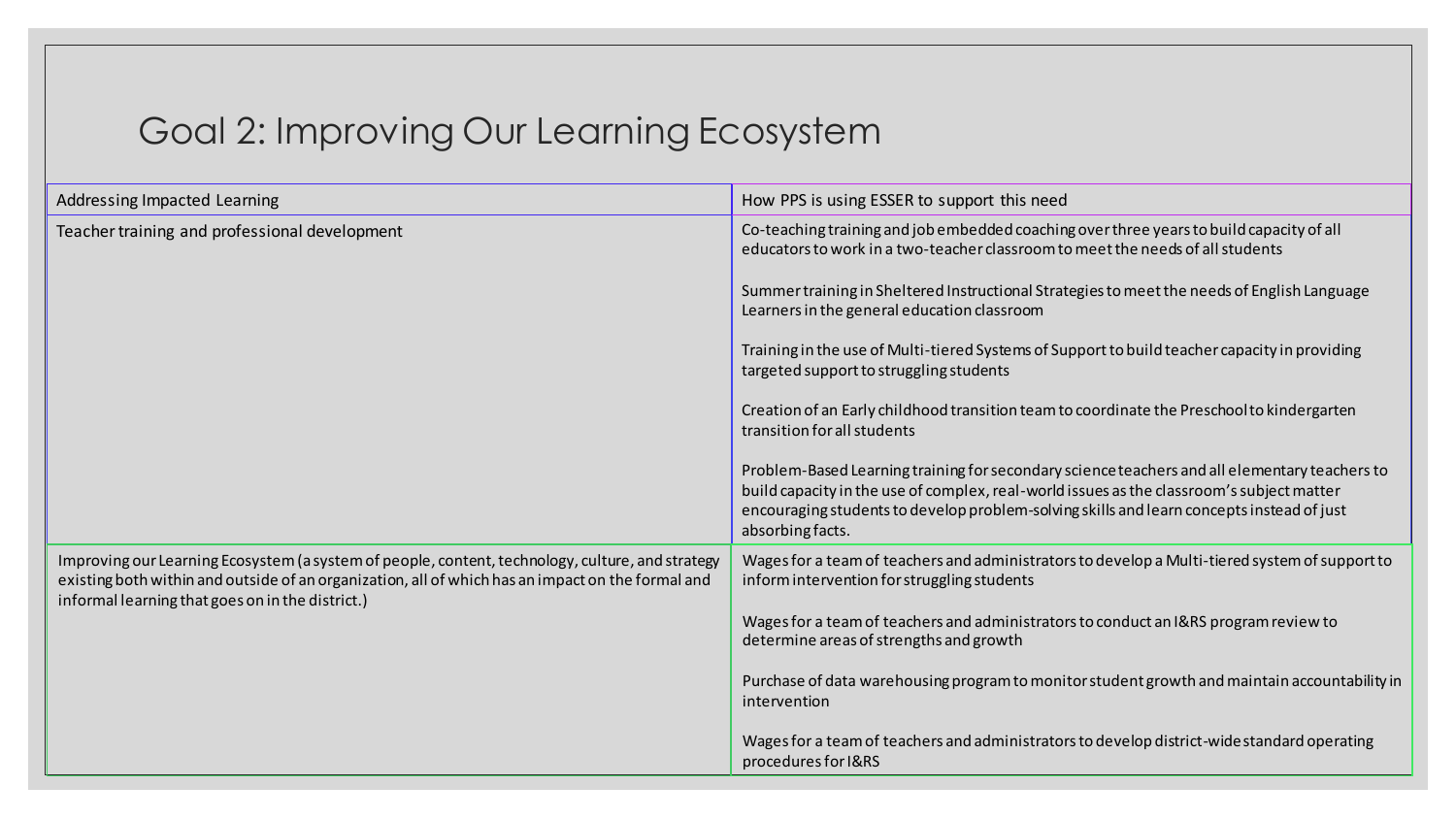| <b>Expanded Learning for Students</b> | Connections summer and afterschool program for RS and LB for the 21-22,<br>22-23, 23-24 school year                                                                         |
|---------------------------------------|-----------------------------------------------------------------------------------------------------------------------------------------------------------------------------|
|                                       | Tier III After School 1:1 tutoring throughout the district according to need for<br>the 21-22, 22-23 school year                                                            |
|                                       | (Note: our regular Title funds help us to leverage expanded learning<br>opportunities for students at all our schools for both summer and after<br>school)                  |
|                                       | Extended School Day and Extended School Year for special education<br>students for 20-21, 21-22 school years                                                                |
|                                       | Purchase of online subscriptions to aid with remote learning, hybrid<br>instruction, learning loss and progress monitoring                                                  |
| Mental Health support                 | Partnership with outside agencies for additional behaviorist support and<br>social worker counseling during the school day and after school 21-22 and 22-<br>23 school year |
|                                       | Wages for team of teachers and administrators to develop a MTSS for<br>behavior and mental health intervention                                                              |
|                                       | (Note: our Title funds geared towards ELL and Immigrant students helps us to<br>leverage counseling support for these populations explicitly)                               |
|                                       | PHS Welcome Back to School event to re-establish connections among<br>students and staff                                                                                    |
|                                       | Purchase of supplies such as timers, special seating, and other specific needs<br>in the classroom to aid with student executive functioning                                |

### Goal 3 and 4:

Address the academic impact of remote instruction through the implementation of evidence-based interventions

Address the Mental/Social impact of remote instruction through expanded supports